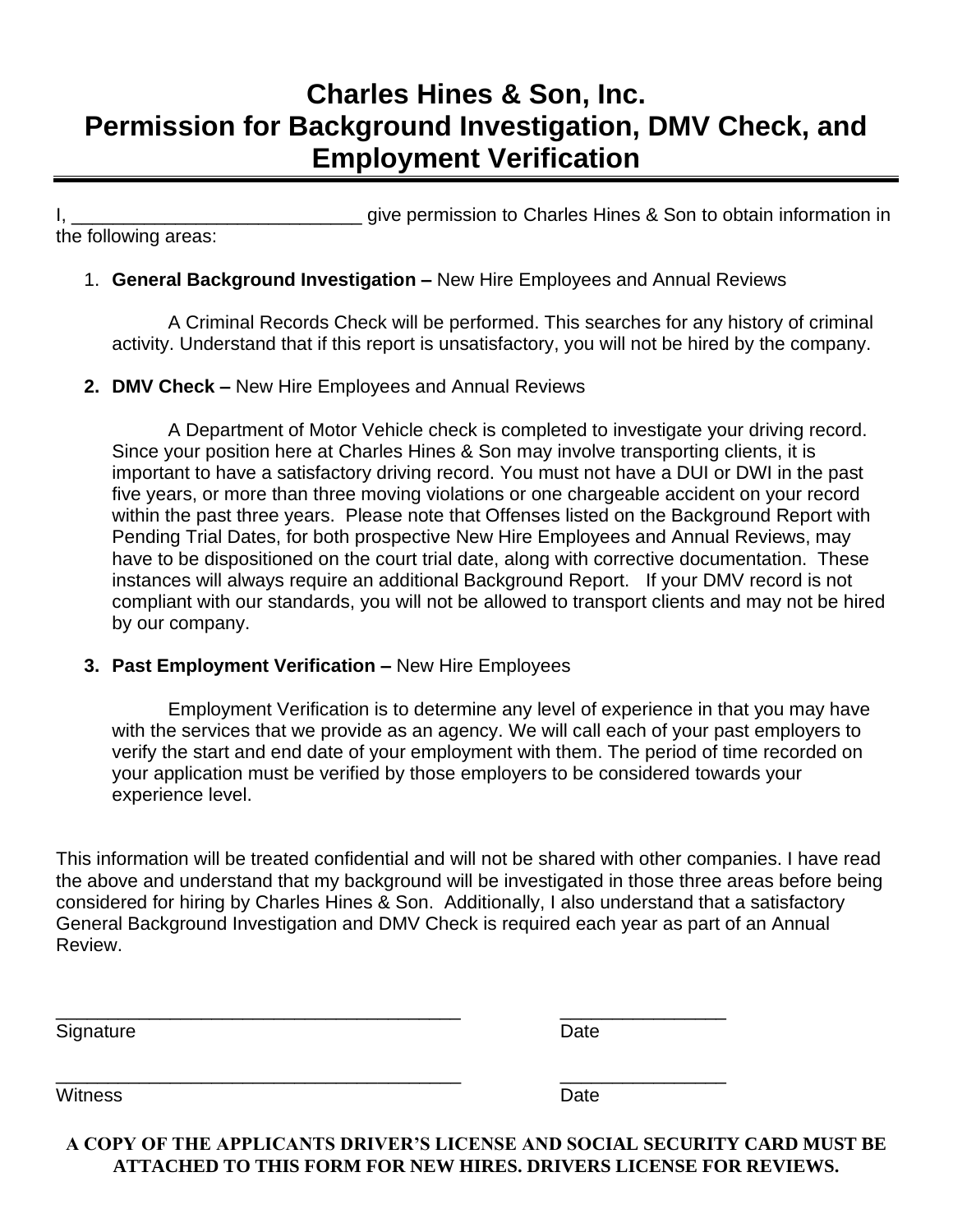## **Charles Hines & Son, Inc. Information Needed For Background Check**

## **PLEASE PRINT ALL INFORMATION CLEARLY**

|  | $\Box$ Male | <b>Example 1</b> Female |  |  |  |  |  |
|--|-------------|-------------------------|--|--|--|--|--|
|  |             |                         |  |  |  |  |  |
|  |             |                         |  |  |  |  |  |
|  |             |                         |  |  |  |  |  |
|  |             |                         |  |  |  |  |  |
|  |             |                         |  |  |  |  |  |
|  |             |                         |  |  |  |  |  |
|  |             |                         |  |  |  |  |  |
|  |             |                         |  |  |  |  |  |
|  |             |                         |  |  |  |  |  |

□ Check box if you were a Medication Aid in an Adult Care Home.

#### **LIST ALL ADDRESSES FOR THE PAST SEVEN (7) YEARS STARTING WITH THE MOST CURRENT:**  $\sum_{i=1}^{n}$   $\sum_{i=1}^{n}$   $\sum_{i=1}^{n}$   $\sum_{i=1}^{n}$   $\sum_{i=1}^{n}$   $\sum_{i=1}^{n}$   $\sum_{i=1}^{n}$   $\sum_{i=1}^{n}$   $\sum_{i=1}^{n}$   $\sum_{i=1}^{n}$   $\sum_{i=1}^{n}$   $\sum_{i=1}^{n}$   $\sum_{i=1}^{n}$   $\sum_{i=1}^{n}$   $\sum_{i=1}^{n}$   $\sum_{i=1}^{n}$   $\sum_{i=1}^{n}$

|                                                                         |  | $O(1)$ $O(1)$ $O(1)$ $O(1)$ $O(1)$ $O(1)$ $O(1)$ $O(1)$ $O(1)$ $O(1)$ $O(1)$ $O(1)$ $O(1)$ $O(1)$ $O(1)$ $O(1)$ $O(1)$ $O(1)$ $O(1)$ $O(1)$ $O(1)$ $O(1)$ $O(1)$ $O(1)$ $O(1)$ $O(1)$ $O(1)$ $O(1)$ $O(1)$ $O(1)$ $O(1)$ $O(1$ |
|-------------------------------------------------------------------------|--|--------------------------------------------------------------------------------------------------------------------------------------------------------------------------------------------------------------------------------|
|                                                                         |  | $Foron:$ TO: TO:                                                                                                                                                                                                               |
|                                                                         |  |                                                                                                                                                                                                                                |
|                                                                         |  | $Form:$ TO: TO:                                                                                                                                                                                                                |
| 4.                                                                      |  |                                                                                                                                                                                                                                |
| 5.                                                                      |  |                                                                                                                                                                                                                                |
| List states, fughter assumed a struggle provided and all anti-Carolina- |  |                                                                                                                                                                                                                                |

List states (with county) of residency outside of North Carolina:

### **A COPY OF THE APPLICANTS DRIVER'S LICENSE AND SOCIAL SECURITY CARD MUST BE ATTACHED TO THIS FORM FOR NEW HIRES. DRIVERS LICENSE FOR REVIEWS.**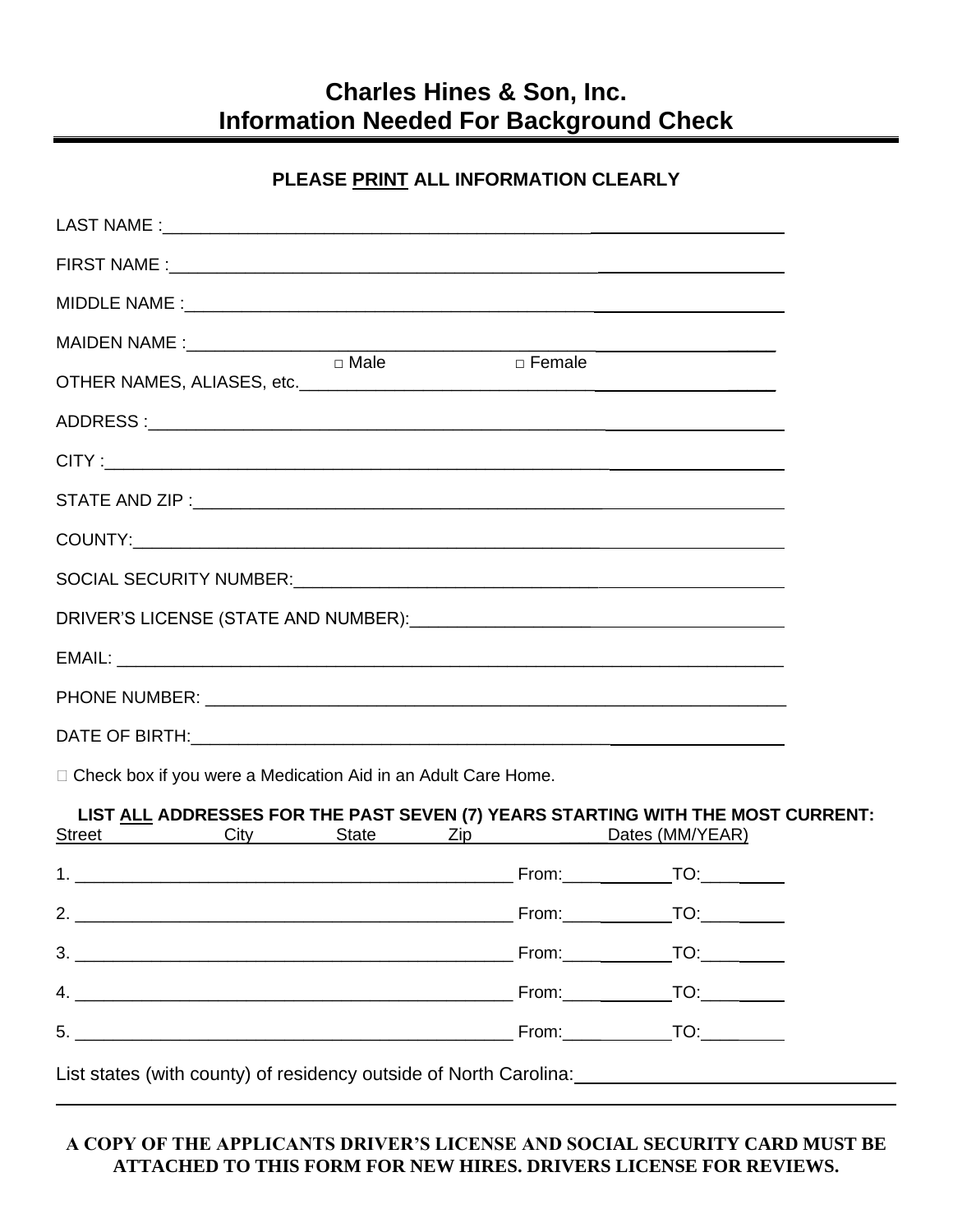## **Charles Hines & Son, Inc Disclosure of Conviction & Background Checks**

Charles Hines and Son, Inc. is committed to providing quality care including the protection of people served and to keep families from harm or wrongdoing. Charles Hines and Son, Inc. conducts a statewide criminal record check, driving record check and N.C Health Care Registry check for all direct care staff and contractors prior to service delivery. All professional level staff must be found in good standing with their appropriate professional board (ie: Nursing, PT, OT, SLP).

All employees and applicants must report to the Human Resources Department any criminal arrests, charges, convictions, guilty pleas, pleas of no contest, prayers for judgment continued, or deferred prosecutions that exist at the time of application as well as those that occur after the employee's or applicant's application for employment was submitted.

Employees and applicants are not required to report the following charges or offenses: traffic offenses that are not felonies and are not related to and did not involve driving while intoxicated or under the influence of a drug or intoxicating beverage, or offenses that have been "waived."

The employee or applicant must make the report within five days after the employee or applicant receives notice of the charge or disposition. Failure to make a timely disclosure of a criminal arrest, charge or disposition that is later disclosed by the employee will result in discipline up to suspension.

If a verified criminal history check or other source shows that an employee of applicant has failed to disclose a criminal charge or disposition, then the Human Resources Department may conduct criminal history checks using private contractors on current employees that report on a regular basis any employee who is arrested, charged and/or convicted of a crime providing the procedure complies with the Fair Credit Reporting Act.

Upon hire and at the time of annual performance reviews, Charles Hines and Son, Inc. shall conduct a healthcare registry check, driver's license and the aforementioned criminal background check.

Disclosure Information (if applicable)

This information will be treated confidentially and will not be shared with other companies. I have read the above and understand that my background will be investigated in these areas before being considered for hiring or on-going employment by Charles Hines & Son, Inc.

Signature: /Date

**A COPY OF THE APPLICANTS DRIVER'S LICENSE AND SOCIAL SECURITY CARD MUST BE ATTACHED TO THIS FORM FOR NEW HIRES. DRIVERS LICENSE FOR REVIEWS.** Witness: // Date // Date // Date // Date // Date // Date // Date // Date // Date // Date // Date // Date // Date // Date // Date //  $\sim$  // Date //  $\sim$  // Date //  $\sim$  // Date //  $\sim$  // Date //  $\sim$  //  $\sim$  //  $\sim$  //  $\$